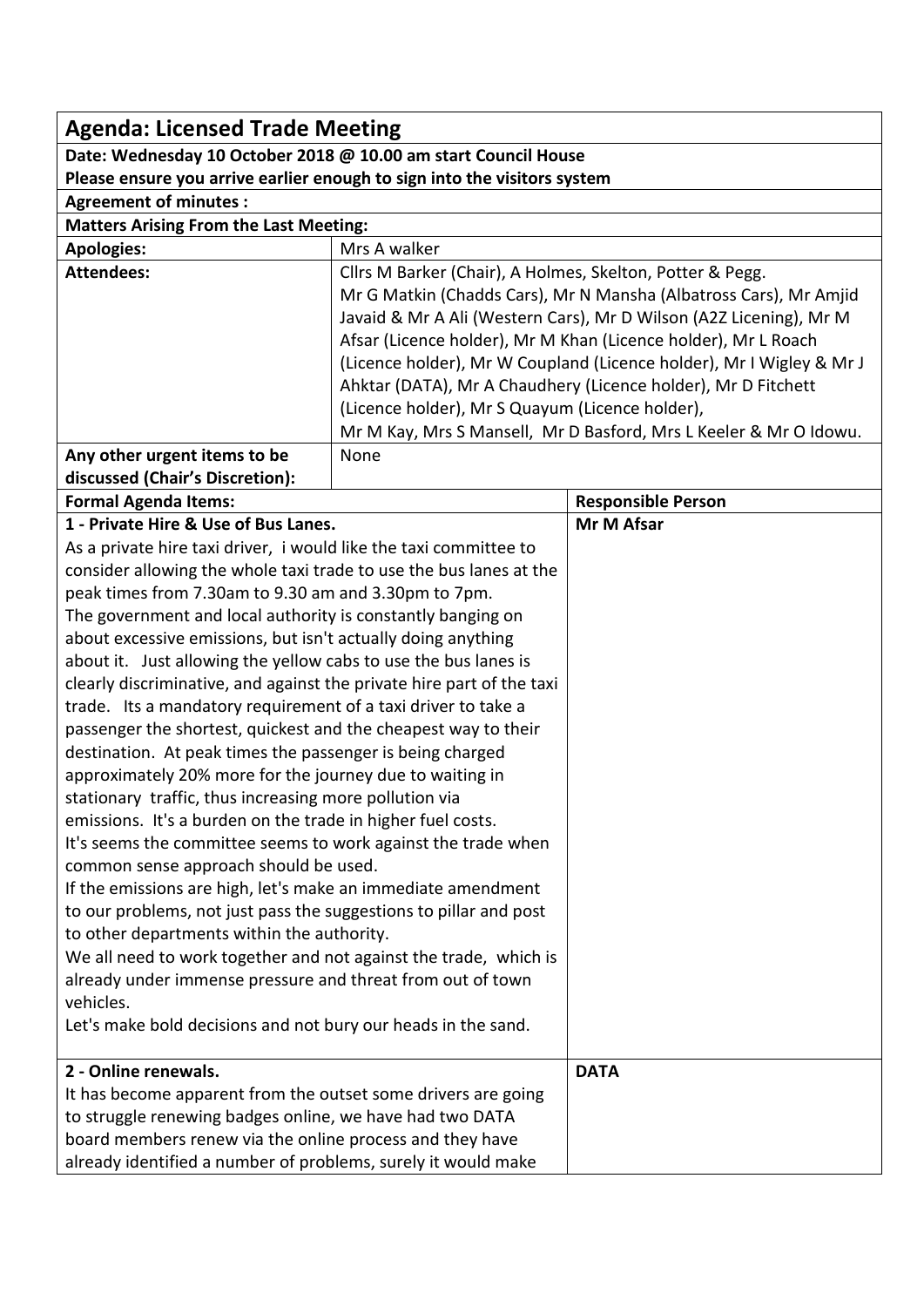| sense to have the old way of renewing as well as online           |             |
|-------------------------------------------------------------------|-------------|
| renewals, via a form sent out by the council with a badge         |             |
| renewal application, enabling drivers to choose what is best for  |             |
| them online or in person at the licensing desk. We are already    |             |
| getting drivers coming to us asking for help because they haven't |             |
| a clue about how to renew their badge.                            |             |
|                                                                   |             |
| 3 - Council Assistance with regards to proposed changes - And     | <b>DATA</b> |
| an update on the proposed age restriction.                        |             |
| Our members would like to know if there will be any Council       |             |
| assistance with the purchase of vehicles if new more harsher      |             |
| conditions are introduced and if there will be the infrastructure |             |
| to support such changes. And if retrofitting may be allowed in    |             |
| order to keep current vehicles on the road and compliant with     |             |
| current government emmision levels .As suggested on the           |             |
| Council's Agenda for the Council to consider in the main Council  |             |
| meeting, Would they consider the purchase of new Taxis to lease   |             |
| to drivers - could the council also gives us an update on the the |             |
|                                                                   |             |
| current situation regarding any age restriction and what stage    |             |
| we are at with this situation. We would suggest no age limit but  |             |
| biannual testing as this would be enough to take care of any      |             |
| safety issues the Council may have.                               |             |
|                                                                   |             |
| 4 - Four week medical window.                                     | <b>DATA</b> |
| Our members have been telling us the 4 weeks window to which      |             |
| a driver attends his doctors surgery for a medical and then       |             |
| applying for a badge is not long enough especially now that our   |             |
| council take two years off of a valid and expensive medical, and  |             |
| we agree, we see problems arising especially now the medical is   |             |
| more time consuming for GPs with it being a class 2 medical that  |             |
| is now needed. Some doctors are short staffed and find it hard to |             |
| fit in Taxi medicals in such a short time span.                   |             |
|                                                                   |             |
| 5 - Private Hire Plying for hire.                                 | <b>DATA</b> |
| Having spoken with lots of our Hackney members it's become        |             |
| apparent that on mainly Friday and Saturday nights there is a     |             |
| problem with drivers plying for hire in the city, we have had     |             |
| reports that on the morlegde for example cars are reportedly      |             |
| queueing up in wait for customers, although there are some        |             |
| Derby drivers flouting the law the main culprits seem to be the   |             |
| OOT vehicles, we would like to ask enforcement what they are      |             |
| doing about this situation in regards to safeguarding the public  |             |
| of Derby.                                                         |             |
|                                                                   |             |
| 6 - Rank Marking.                                                 | <b>DATA</b> |
| Is there a possibility of marking rank space more prominently as  |             |
| more and more people park on them when rank space is already      |             |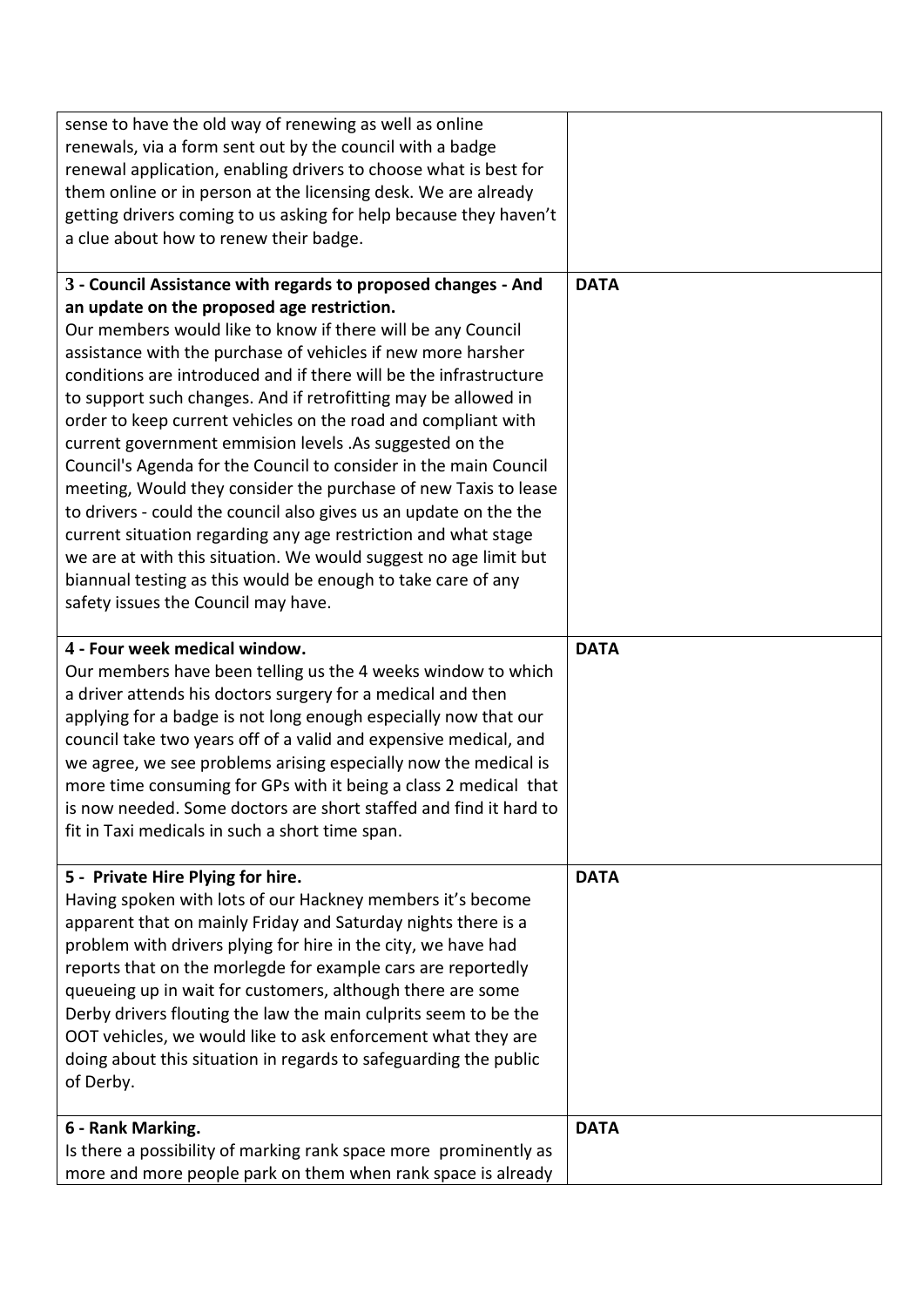| at a premium. Our members tell us that traffic wardens say that     |                       |
|---------------------------------------------------------------------|-----------------------|
| they cannot enforce it as it's not signed or marked properly for    |                       |
| them to issue a ticket.                                             |                       |
|                                                                     |                       |
| 7 - Minor scratches and dents failing a taxi test.                  | <b>DATA</b>           |
| It's been mentioned by some of our members that testing             |                       |
| stations are failing vehicles on very minor scratches and dents.    |                       |
| We are talking about very small dents, some barely visible. surely  |                       |
|                                                                     |                       |
| this is a bit over the top and in no way are these minor            |                       |
| imperfections a danger or have a negative effect of the             |                       |
| appearance of the vehicle.                                          |                       |
| 8 - Yellow interior licence stickers - private hire.                | <b>DATA</b>           |
|                                                                     |                       |
| These stickers have to be displayed. The problem however is         |                       |
| that they don't last long, they start to fade and crease especially |                       |
| after cleaning our vehicles, making them look messy and             |                       |
| eventually lose their adhesiveness. Is there a better way the       |                       |
| council can produce these compulsory stickers. Perhaps a            |                       |
| laminated version would be better suited for the job.               |                       |
|                                                                     |                       |
| 9 - Standards of Derby City Council highlighted by Councillor       | <b>Mr A Chaudhery</b> |
| <b>Mick Barker.</b>                                                 |                       |
| In the previous trade meeting chairman Mick Barker highlighted      |                       |
| that Derby City Council has high standards. Can the chairman of     |                       |
| the committee explain these high standards, in what way have        |                       |
| these high standards benefited the taxi industry in Derby; and      |                       |
| how have these high standards benefited in the growth of the        |                       |
| night life businesses and the overall outcome. If these high        |                       |
| standards were so good, then we should have a perfect solution.     |                       |
|                                                                     |                       |
| Why is the private hire and hackney industry on the decline,        |                       |
| more and more drivers are getting badges and plates from out of     |                       |
| town Councils and working in derby.                                 |                       |
| 10 - Internal modifications against the manufacturers design.       | Mr A Chaudhery        |
| When a vehicle comes from the manufacturers its tried and           |                       |
|                                                                     |                       |
| tested, designed that is backed up by the rigorous testing that is  |                       |
| backed up by manufacturers evidence. On he other hand, the          |                       |
| modification required by the licensing authority is a little too    |                       |
| harsh and in my opinion not backed up by any recognised study       |                       |
| or any measureable rigorous testing or backed by any hard           |                       |
| recognised evidence.                                                |                       |
|                                                                     |                       |
| As an example, a number of vehicles that have undergone             |                       |
| though a council's test have been noted that an additional          |                       |
| modification had been demanded from the owner and driver,           |                       |
| this we feel is unreasonable and unfair. Some modifications are     |                       |
| counter productive to the vehicles manufacturers design, these      |                       |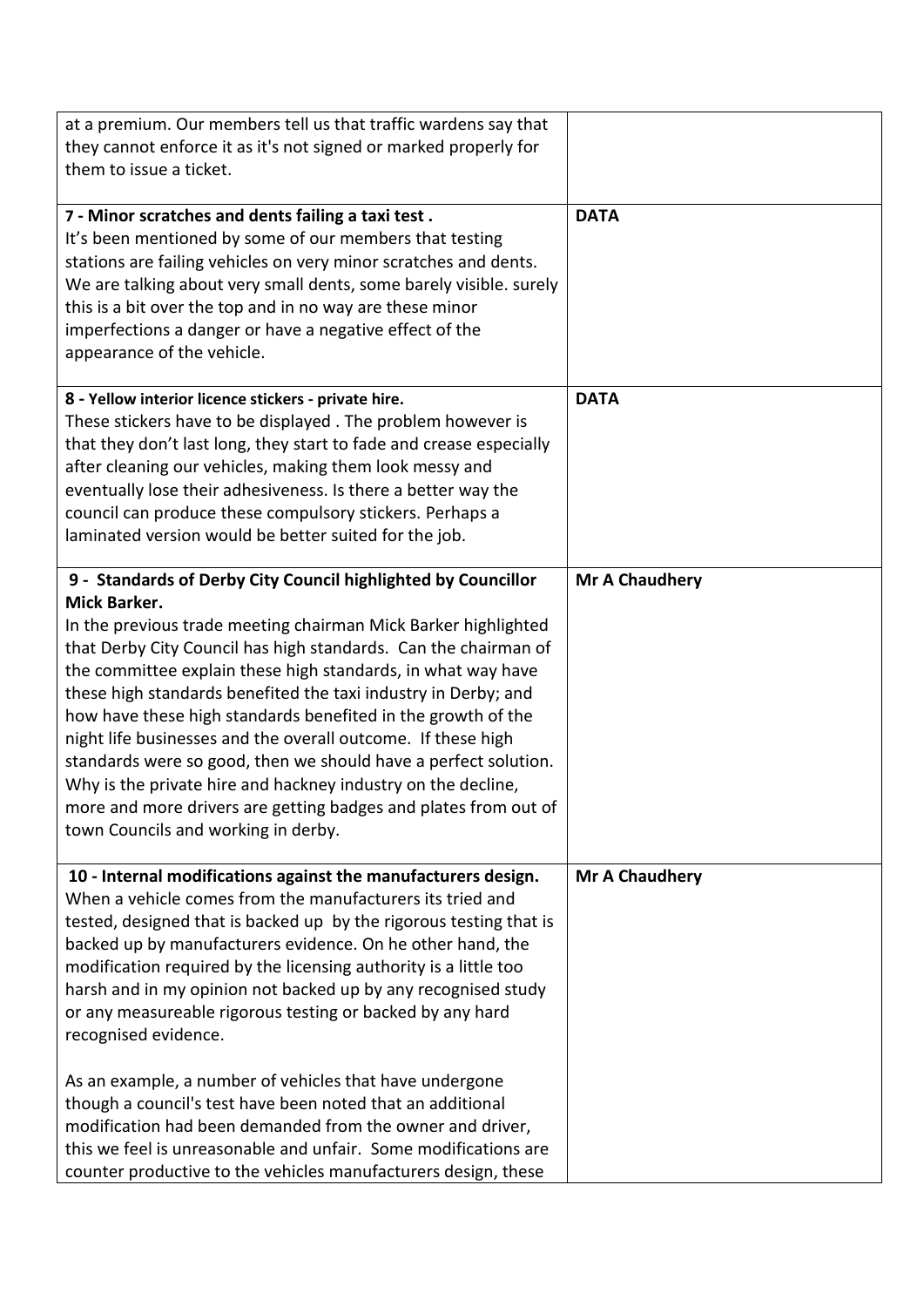| modifications are forced by the council upon the drivers. In the                                                                          |  |
|-------------------------------------------------------------------------------------------------------------------------------------------|--|
| event of a accident, these modification may have detremental                                                                              |  |
| effect and could possible result in injury to passenger. What i am<br>referring to is a unnecessary requirement of a barrier to partition |  |
| the luggage area.                                                                                                                         |  |
|                                                                                                                                           |  |
| Drivers feel that the additional modification both spoil the                                                                              |  |
| vehicles asthetic appeal and its original design with its                                                                                 |  |
| functionalty                                                                                                                              |  |
| In the last consultation, Derby City Council had decided a VIVA                                                                           |  |
| certificate to be bought in which affected the drivers loss of                                                                            |  |
| income and several drivers together with new one moving to                                                                                |  |
| neighbouring councils.                                                                                                                    |  |
| In basic forms the 76 Act requirements are                                                                                                |  |
| Licensing of private hire vehicles.                                                                                                       |  |
| (1) Subject to the provisions of this Part of this Act, a district                                                                        |  |
| council may on the receipt of an application from the proprietor                                                                          |  |
| of any vehicle for the grant in respect of such vehicle of a licence                                                                      |  |
| to use the vehicle as a private hire vehicle, grant in respect                                                                            |  |
| thereof a vehicle licence:                                                                                                                |  |
|                                                                                                                                           |  |
| Provided that a district council shall not grant such a licence                                                                           |  |
| unless they are satisfied-                                                                                                                |  |
| (a) that the vehicle is $-$                                                                                                               |  |
| (i)suitable in type, size and design for use as a private hire                                                                            |  |
| vehicle;                                                                                                                                  |  |
| (ii) not of such design and appearance as to lead any person to                                                                           |  |
| believe that the vehicle is a hackney carriage;                                                                                           |  |
| (iii)in a suitable mechanical condition;                                                                                                  |  |
| (iv)safe; and                                                                                                                             |  |
| (v)comfortable;                                                                                                                           |  |
| (b) that there is in force in relation to the use of the vehicle a                                                                        |  |
| policy of insurance or such security as complies with the                                                                                 |  |
| requirements of [F2Part VI of the Road Traffic Act 1988],                                                                                 |  |
| and shall not refuse such a licence for the purpose of limiting the                                                                       |  |
| number of vehicles in respect of which such licences are granted                                                                          |  |
| by the council.                                                                                                                           |  |
| (2) A district council may attach to the grant of a licence under                                                                         |  |
| this section such conditions as they may consider reasonably                                                                              |  |
| necessary including, without prejudice to the generality of the                                                                           |  |